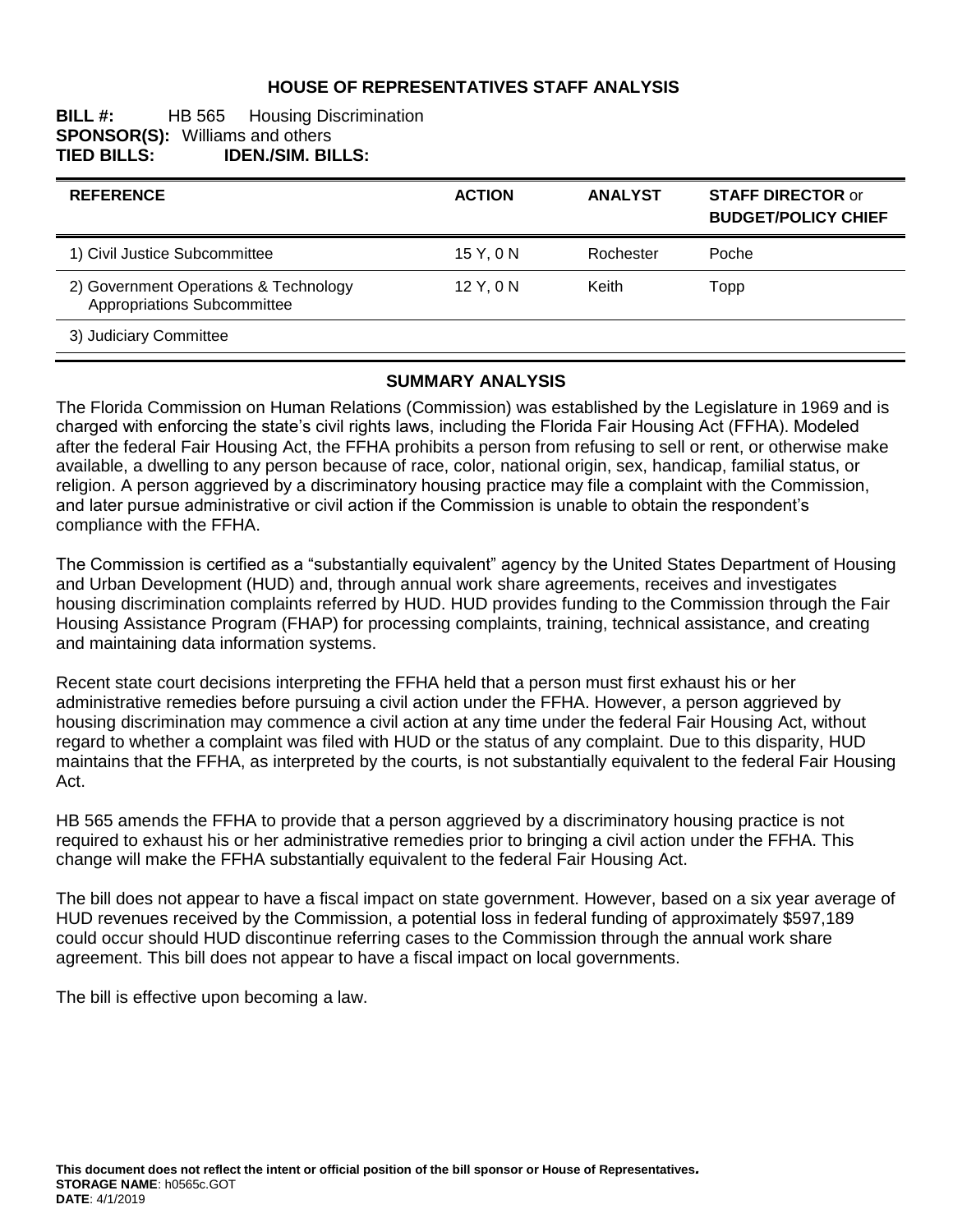### **FULL ANALYSIS**

#### **I. SUBSTANTIVE ANALYSIS**

#### A. EFFECT OF PROPOSED CHANGES:

#### **Background**

The Florida Commission on Human Relations (Commission) was established by the Legislature in 1969 and is charged with enforcing the state's civil rights laws. The Commission investigates complaints of discrimination under the Florida Fair Housing Act of 1983, the Florida Civil Rights Act of 1992, and the Whistle-Blower's Act of 1999.

#### Florida Fair Housing Act

The Florida Fair Housing Act (FFHA) is modeled after the federal Fair Housing Act.<sup>1</sup> The FFHA prohibits a person from refusing to sell or rent, or otherwise make unavailable, a dwelling to any person because of race, color, national origin, sex, handicap, familial status, or religion.<sup>2</sup> In addition, protection is afforded to persons who are pregnant or in the process of becoming legal custodians of children 18 years of age or younger, or persons who are themselves handicapped or associated with a handicapped person.<sup>3</sup>

A person alleging discrimination under the FFHA has one year after the discriminatory housing practice to file a complaint with the Commission.<sup>4</sup> The Commission has 100 days after receiving the complaint to complete its investigation and issue a determination.<sup>5</sup> The Commission can also decide to resolve the complaint and eliminate or correct the alleged discriminatory housing practice through conciliation.<sup>6</sup> If, within 180 days after a complaint is filed, the Commission has been unable to obtain voluntary compliance, the complainant may initiate civil action or petition for an administrative determination.<sup>7</sup> If the Commission finds reasonable cause, the claimant may request that the Attorney General bring the civil action against the respondent. $8$  A civil action must be commenced within two years after the alleged discriminatory act occurred.<sup>9</sup> The court may continue a civil case if conciliation efforts by the Commission or by a local housing agency are likely to result in a satisfactory settlement.<sup>10</sup> If the court finds that a discriminatory housing practice has occurred, the court must issue an order prohibiting the practice and providing affirmative relief.<sup>11</sup>

Remedies available under the FFHA include fines and actual and punitive damages.<sup>12</sup> The court may also award reasonable attorney fees and costs to the Commission.<sup>13</sup>

6 *Id*.

 $\overline{a}$ 

- $\frac{7}{1}$  S. 760.34(4), F.S.
- 8 *Id*.

<sup>1</sup> Part II of Chapter 760, F.S., is the Florida Fair Housing Act. Florida Fair Housing Commission, *Housing Act,*  https://fchr.myflorida.com/history-of-the-florida-commission-on-human-relations (last visited Mar. 21, 2019).<br><sup>2</sup> S 760,22(1), E S

S. 760.23(1), F.S.

 $3$  Ss. 760.23(6)-(9), F.S.  $4$  S. 760.34(1) and (2), F.S.

 $5^5$  S. 760.34(1), F.S.

 $\frac{9}{5}$  S. 760.35(1), F.S.  $10^{10}$  *Id.* 

 $11^{11}$  S. 760.35(2), F.S.

 $12$  Fines are capped in a tiered system based on the number of prior violations of the Fair Housing Act: up to \$10,000 if the respondent has no prior findings of guilt under the Fair Housing Act; up to \$25,000 if the respondent has had one prior violation of the Fair Housing Act; and up to \$50,000, if the respondent has had two or more violations of the Fair Housing Act. S. 760.34(7)(b), F.S.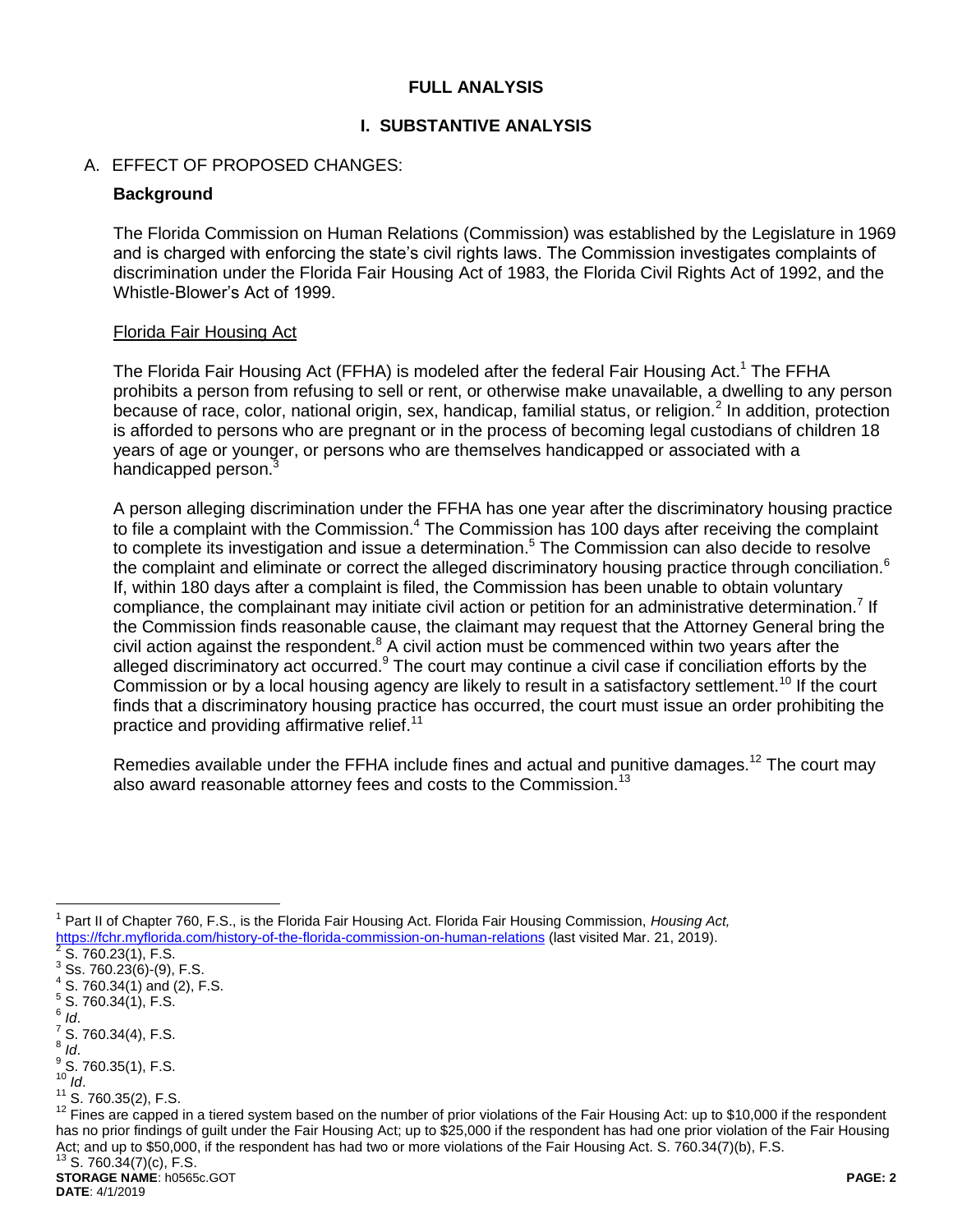## *Substantially Equivalent Agencies*

The United States Department of Housing and Urban Development (HUD) administers and enforces the federal Fair Housing Act (FHA).<sup>14</sup> The FHA recognizes that a state or local government may also enact laws or ordinances prohibiting unlawful housing discrimination.<sup>15</sup> HUD may certify a state or local government agency as "substantially equivalent" if HUD determines that the state or local law and the FHA are substantially equivalent with respect to:<sup>16</sup>

- The substantive rights protected by such agency in the jurisdiction with respect to which certification is to be made;
- The procedures followed by such agency;
- The remedies available to such agency; and
- The availability of judicial review of such agency's action.

HUD has developed a two-step process of substantial equivalency certification. The first step considers the *adequacy of the law*, meaning that the law which the agency administers facially provides rights, procedures, remedies, and the availability of judicial review that are substantially equivalent to those provided in the FHA. <sup>17</sup> A determination of the adequacy of a state or local fair housing law "on its face" is intended to focus on the meaning and intent of the text of the law, as distinguished from the effectiveness of its administration. Accordingly, this determination is not limited to an analysis of the literal text of the law. Regulations, directives, rules of procedure, judicial decisions, or interpretations of the law by competent authorities will be considered in making the determination.<sup>18</sup> The second step considers the *adequacy of performance* of the law, meaning that in operation the fair housing law provides rights, procedures, remedies, and the availability of judicial review that are substantially equivalent to those provided in the FHA.<sup>19</sup>

If a housing discrimination complaint is filed with HUD under the FHA and the complaint falls within the jurisdiction of a substantially equivalent agency, HUD must refer the complaint to the local or state agency and may take no further action, except under limited circumstances.<sup>20</sup>

The Commission serves as the certified substantially equivalent HUD agency in Florida.<sup>21</sup> Through annual work-share agreements with HUD, the Commission accepts and investigates housing discrimination cases from HUD. According to the Commission's Fiscal Year 2010-11 through Fiscal Year 2017-18 Annual Reports, housing complaints were, on average, 15% of all complaints received by the Commission.<sup>22</sup>

<sup>15</sup> 42 U.S.C. § 3610 <sup>16</sup> *Id*.

 $\overline{a}$ 

<sup>14</sup> 42 U.S.C. § 3601, *et seq*.

<sup>17</sup> 24 C.F.R. § 115.201

<sup>18</sup> 24 C.F.R. § 115.204 <sup>19</sup> 24 C.F.R. § 115.201

<sup>&</sup>lt;sup>20</sup> 42 U.S.C. 3610

<sup>&</sup>lt;sup>21</sup> HUD additionally certified as substantially equivalent the Broward County Office of Equal Opportunity, Jacksonville Human Rights Commission, Office of Community Affairs – Human Relations Department (Orlando), Palm Beach County Office of Equal Opportunity, Pinellas County Office of Human Rights, and City of Tampa Office of Community Relations. United States Department of Housing and Urban Development, *Fair Housing Assistance Program (FHAP) Agencies,* 

[http://portal.hud.gov/hudportal/HUD?src=/program\\_offices/fair\\_housing\\_equal\\_opp/partners/FHAP/agencies#FL](http://portal.hud.gov/hudportal/HUD?src=/program_offices/fair_housing_equal_opp/partners/FHAP/agencies#FL) (last visited Mar. 21, 2019).

**STORAGE NAME**: h0565c.GOT **PAGE: 3** <sup>22</sup> Florida Commission on Human Relations, *Annual Reports*, available at<https://fchr.myflorida.com/annual-reports/> (last visited Mar. 21, 2019).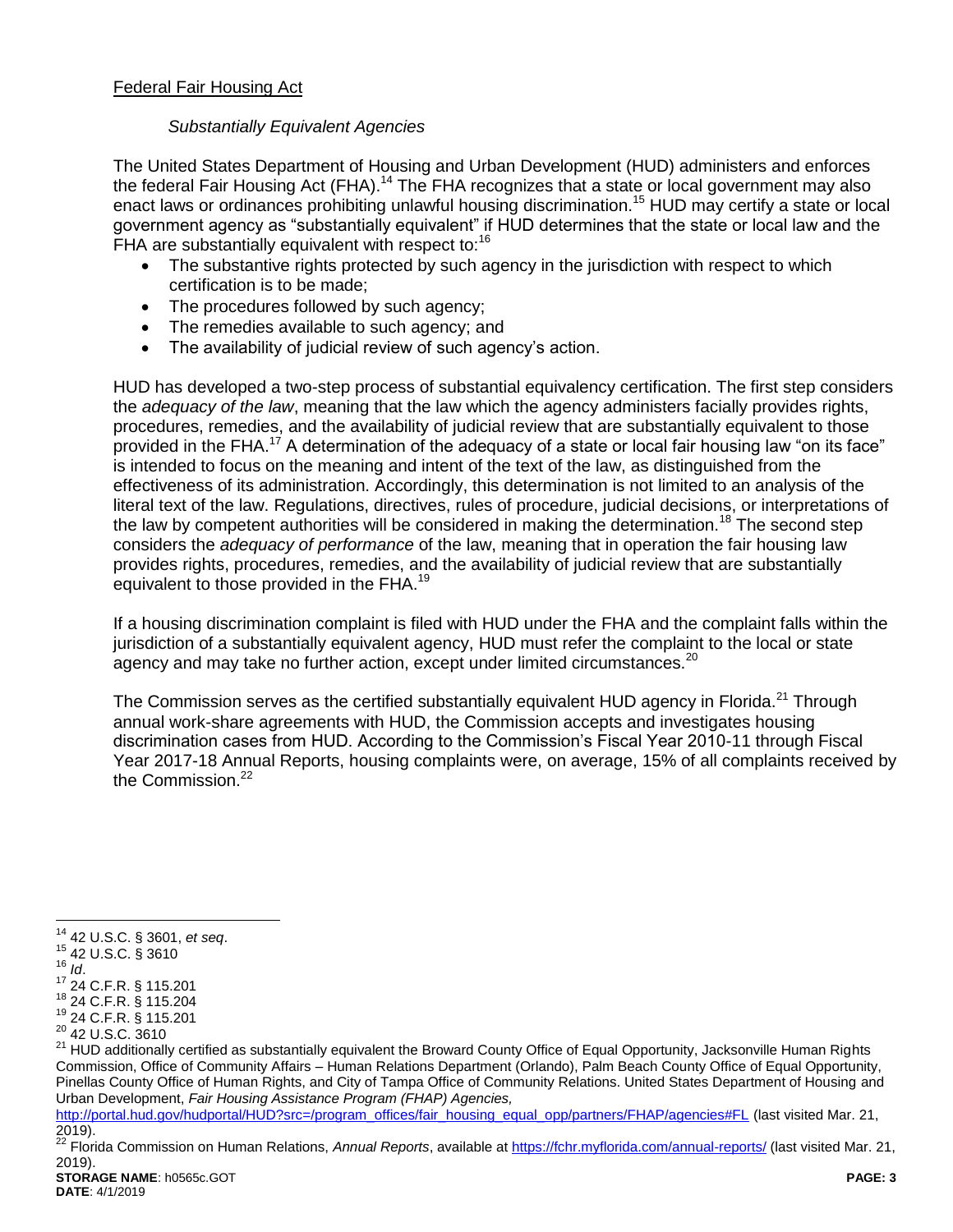| סטטטט וועסטער ווייטטו און דער איז דעסטער טווענומוט וועסטער ווייט ווייט וועסטוווייט ווייט ווייט ווייט ו |          |          |          |            |          |           |  |
|--------------------------------------------------------------------------------------------------------|----------|----------|----------|------------|----------|-----------|--|
| <b>Closure Type</b>                                                                                    | FY 12/13 | FY 13/14 | FY 14/15 | FY 15/16   | FY 16/17 | FY 17/18  |  |
| No Cause                                                                                               | 92(50%)  | 138(73%) | 123(67%) | 106 (58%)  | 74 (42%) | 62 (22%)  |  |
| Administrative                                                                                         | 50(27%)  | 29(15%)  | 52(28%)  | 75 (41%)   | 80 (45%) | 203 (73%) |  |
| Cause                                                                                                  | 4(2%)    | 11(6%)   | $0(0\%)$ | $1(0.5\%)$ | 18 (10%) | 13 (5%)   |  |
| Settlement                                                                                             | 18(10%)  | $0(0\%)$ | $0(0\%)$ | $0(0\%)$   | $0(0\%)$ | $0(0\%)$  |  |
| Withdrawal with<br><b>Benefits</b>                                                                     | 19(11%)  | 12(6%)   | 10(5%)   | 9(5%)      | 5(3%)    | $0(0\%)$  |  |
| <b>TOTAL</b><br><b>CLOSURES</b>                                                                        | 183      | 190      | 185      | 182        | 177      | 278       |  |

### **Florida Commission on Human Relations Resolved Housing Discrimination Cases**

## *Fair Housing Assistance Program*

A substantially equivalent agency is eligible for federal funding through the Fair Housing Assistance Program (FHAP).<sup>23</sup> FHAP permits HUD to reimburse state and local agencies for services that further the purposes of the FHA. Financial assistance provides support for:

- The processing of dual-filed complaints;
- Training under the FHA and the agencies' fair housing law;
- The provision of technical assistance;
- The creation and maintenance of data and information systems;
- The development and enhancement of education and outreach projects, special enforcement efforts, partnership initiatives, and other fair housing projects.<sup>24</sup>

The Commission is reimbursed by HUD for closing housing cases, through deposit from HUD into the Human Relations Commission Operating Trust Fund within the Commission. A six year average of trust fund revenue received from HUD is \$597,189.

| $\overline{\phantom{a}}$                    |             |             |           |           |             |             |  |  |
|---------------------------------------------|-------------|-------------|-----------|-----------|-------------|-------------|--|--|
| <b>All Revenues</b>                         | FY 12/13    | FY 13/14    | FY 14/15  | FY 15/16  | FY 16/17    | FY 17/18    |  |  |
| <b>EEOC Federal Contract</b>                | \$259,850   | \$540,950   | \$335,841 | \$410,714 | \$597,021   | \$614,500   |  |  |
| <b>HUD Contract/Grant</b>                   | \$677,998   | \$485,462   | \$559,469 | \$490,900 | \$847,255   | \$424,400   |  |  |
| <b>HUD Registration</b>                     | \$32,149    | \$23,680    | \$35,720  | \$6,100   | \$0         | \$0         |  |  |
| <b>Interest Earnings</b>                    | \$28,184    | \$15,250    | \$15,954  | \$10,475  | \$7,292     | \$14,564    |  |  |
| Refunds                                     | \$57,904    | \$43,361    | \$1,174   | \$583     | \$0         | \$20,816    |  |  |
| <b>TOTAL</b>                                | \$1,056,085 | \$1,108,703 | \$948,158 | \$918,772 | \$1,451,568 | \$1,074,280 |  |  |
| <b>HUD Percentage of</b><br><b>Revenues</b> | 67.24%      | 45.92%      | 62.77%    | 54.09%    | 58.37%      | 39.51%      |  |  |

## **Florida Commission on Human Relations Operating Trust Fund**

## Exhaustion of Administrative Remedies

A series of recent judicial decisions regarding the applicability of administrative remedies under the FFHA have threatened the Commission's status as a substantially equivalent HUD agency.

In 2004, the Fourth District Court of Appeal held in *Belletete v. Halford* that an aggrieved person must first exhaust administrative remedies under the FFHA before commencing a civil action in state court, citing the doctrine of exhaustion of administrative remedies.<sup>25</sup> The Court's holding was not based upon

<sup>23</sup> <sup>23</sup> United States Department of Housing and Urban Development, *Fair Housing Assistance Program (FHAP),*  [http://portal.hud.gov/hudportal/HUD?src=/program\\_offices/fair\\_housing\\_equal\\_opp/partners/FHAP](http://portal.hud.gov/hudportal/HUD?src=/program_offices/fair_housing_equal_opp/partners/FHAP) (last Mar. 21, 2019).

<sup>24</sup> 24 C.F.R. § 115.300.

**STORAGE NAME**: h0565c.GOT **PAGE: 4** <sup>25</sup> *Belletete v. Halford*, 886 So. 2d 308, 310 (Fla. 4th DCA 2004); S*ee also Fla. Welding & Erection Serv., Inc. v. Am. Mut. Ins. Co. of Boston*, 285 So. 2d 386, 389-90 (Fla. 1973). The doctrine of the exhaustion of administrative remedies is the principle that if an administrative remedy is provided by statute, a claimant must first seek relief from the administrative body before judicial relief is available. Black's Law Dictionary (10th ed. 2014), exhaustion of remedies.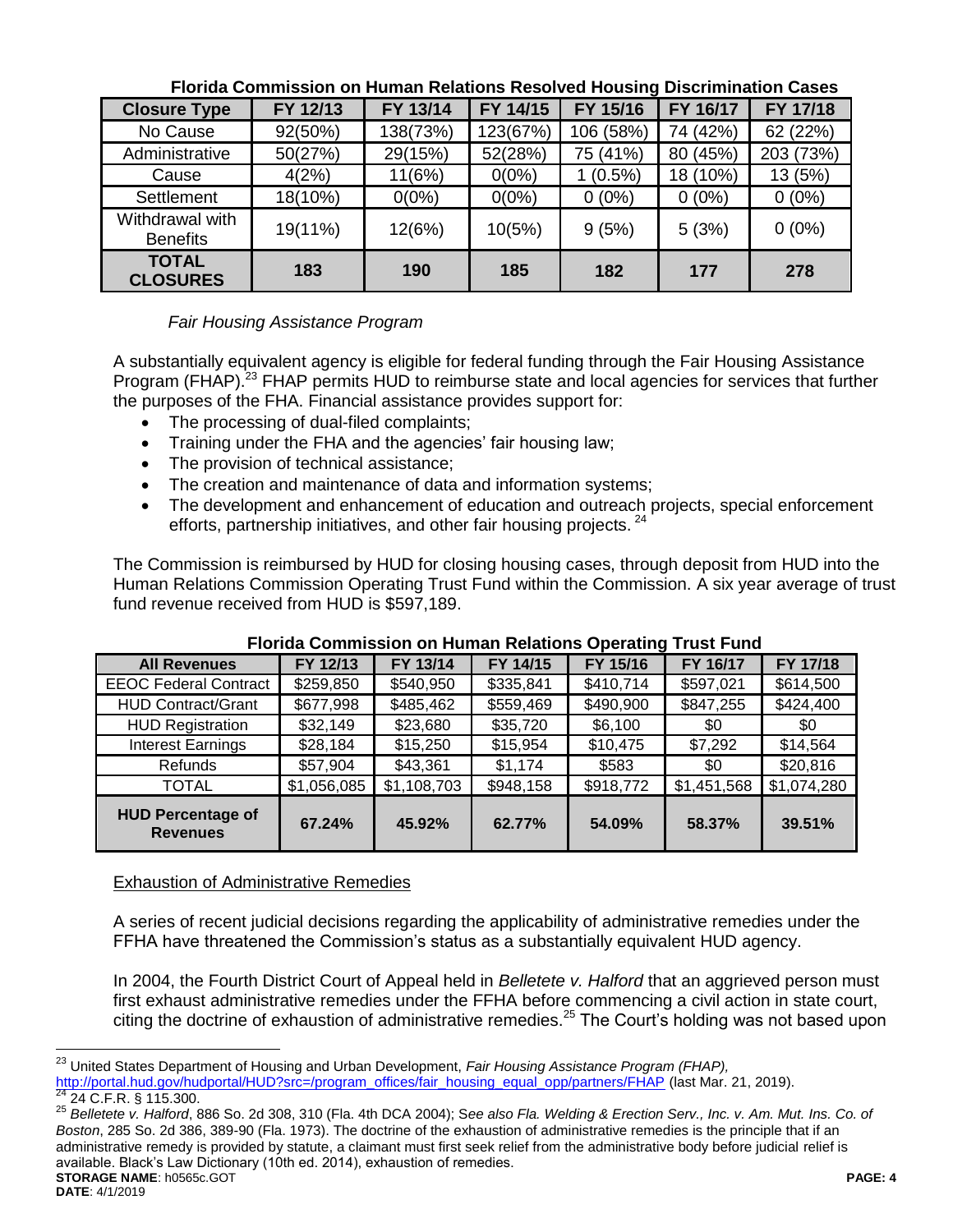an analysis of the FFHA, which does not explicitly require exhaustion of administrative remedies. Rather, the court provided a cursory analysis of what it considered to be an analogous provision of the Florida Civil Rights Act. The *Belletete* holding has been criticized by the Florida Attorney General, and has been rejected by the U.S. District Court for the Southern District of Florida.<sup>26</sup> Nevertheless, Florida state courts, both in and outside of the Fourth District Court of Appeal, have adopted the *Belletete*  holding, and dismiss claims brought under the FFHA where the plaintiff has not exhausted the administrative process.<sup>27</sup>

In ongoing discussions since 2008, HUD has informed the Commission that the judicial interpretation of the FFHA in *Belletete* requiring the exhaustion of administrative remedies renders the Florida law fundamentally inconsistent with federal law. The FHA explicitly allows an aggrieved person to commence a civil action whether or not a complaint has been filed with HUD and without regard to the status of any such complaint.<sup>28</sup> Efforts to amend the FFHA during the 2014,<sup>29</sup> 2016,<sup>30</sup> and 2018<sup>31</sup> legislative sessions were unsuccessful and courts continue to apply the *Belletete* rule in FFHA civil actions.

On July 2, 2015, HUD notified the Commission that it would suspend the Commission's participation in FHAP if the FFHA was not amended by January 25, 2016, to overcome the judicially-created requirement that a plaintiff exhaust their administrative remedies as a condition precedent to filing a housing discrimination claim under the FFHA.<sup>32</sup> In light of the legislative calendar, HUD agreed to extend the deadline to amend the FFHA until March 12, 2016.<sup>33</sup>

<span id="page-4-0"></span>On March 16, 2016, HUD recognized pending litigation in the Third District Court of Appeal<sup>34</sup> and vowed to refrain from making any decision regarding suspension of the Commission's participation in FHAP during the pendency of the judicial proceedings.<sup>35</sup> In December 2016, the Third District Court of Appeal applied the *Belletete* rule and held that a plaintiff must exhaust all administrative remedies before commencing an action in civil court, determining that "[w]hether the [Florida Fair Housing Act] should be amended to conform precisely to the federal [Fair Housing Act] is a matter for the Legislature.<sup>"36</sup>

## **Effect of Proposed Changes**

HB 565 amends the FFHA to establish that a person alleging a discriminatory housing practice is not required to petition for an administrative hearing or exhaust his or her administrative remedies prior to bringing a civil action under the FFHA. Therefore, a person who alleges that he or she has been injured by unlawful housing discrimination may file a civil action at any time under the FFHA regardless of whether a complaint has been filed with the Commission or the status of any such complaint.

 $\overline{a}$ <sup>26</sup>In *Milsap v. Cornerstone Residential Management, Inc.*, 2008 WL 1994840 (S.D. Fla. 2008), the United States District Court for the Southern District of Florida, relying on *Belletete* as the only state court case on the issue, dismissed a familial status claim brought under the FFHA for failure to exhaust administrative remedies. On reconsideration, in which the Florida Attorney General intervened and argued that *Belletete* was wrongly decided, the court reversed itself and reinstated the FFHA claims. *See,* 2010 WL 427436 (S. D.  $\text{Fla. } 2010$ ).

<sup>27</sup> *Sun Harbor Homeowners Association v. Bonura*, 95 So. 3d 262, 267 (Fla. 4th DCA 2012); *State v. Leisure Village, Inc.*, 40 Fla. L. Weekly D934 (Fla. 4th DCA 2015); *HOPE v. SPV Realty, L.C.,* Case No. 14-32184-CA-01 (Eleventh Judicial Circuit April 30, 2015). <sup>28</sup> 42 U.S.C. § 3613.

<sup>&</sup>lt;sup>29</sup> SB 410 (Senator Braynon) and HB 453 (Representative Watson).

 $30$  SB 7008 (Senate Governmental Oversight and Accountability) and HB 339 (Representative Rouson).

<sup>&</sup>lt;sup>31</sup> SB 306 (Senator Rouson) and HB 853 (Representative Davis).

<sup>&</sup>lt;sup>32</sup> Letter from Sara K. Pratt, Deputy Assistance Secretary for Enforcement and Programs, U.S. Department of Housing and Urban Development, to Michelle Wilson, Executive Director, Florida Commission on Human Relations, (July 2, 2015).<br><sup>33</sup> Letter from Lynn Crosse, Asting Deputy Assistant Secretary for Enforcement and Pregrame, U.S. Department

Letter from Lynn Grosso, Acting Deputy Assistant Secretary for Enforcement and Programs, U.S. Department of Housing and Urban Development, to Michelle Wilson, Executive Director, Florida Commission on Human Relations, *Subject: Florida Fair Housing Act - Exhaustion of Administrative Remedies*, (March 16, 2016.

<sup>34</sup> *Housing Opportunities Project v. SPV*, 212 So.3d 419 (Fla. 3rd DCA 2016).

<sup>35</sup> Letter from Sara K. Pratt, *supra*, note [33.](#page-4-0)

<sup>36</sup> *Housing Opportunities Project v. SPV*, 212 So.3d 419 at 424.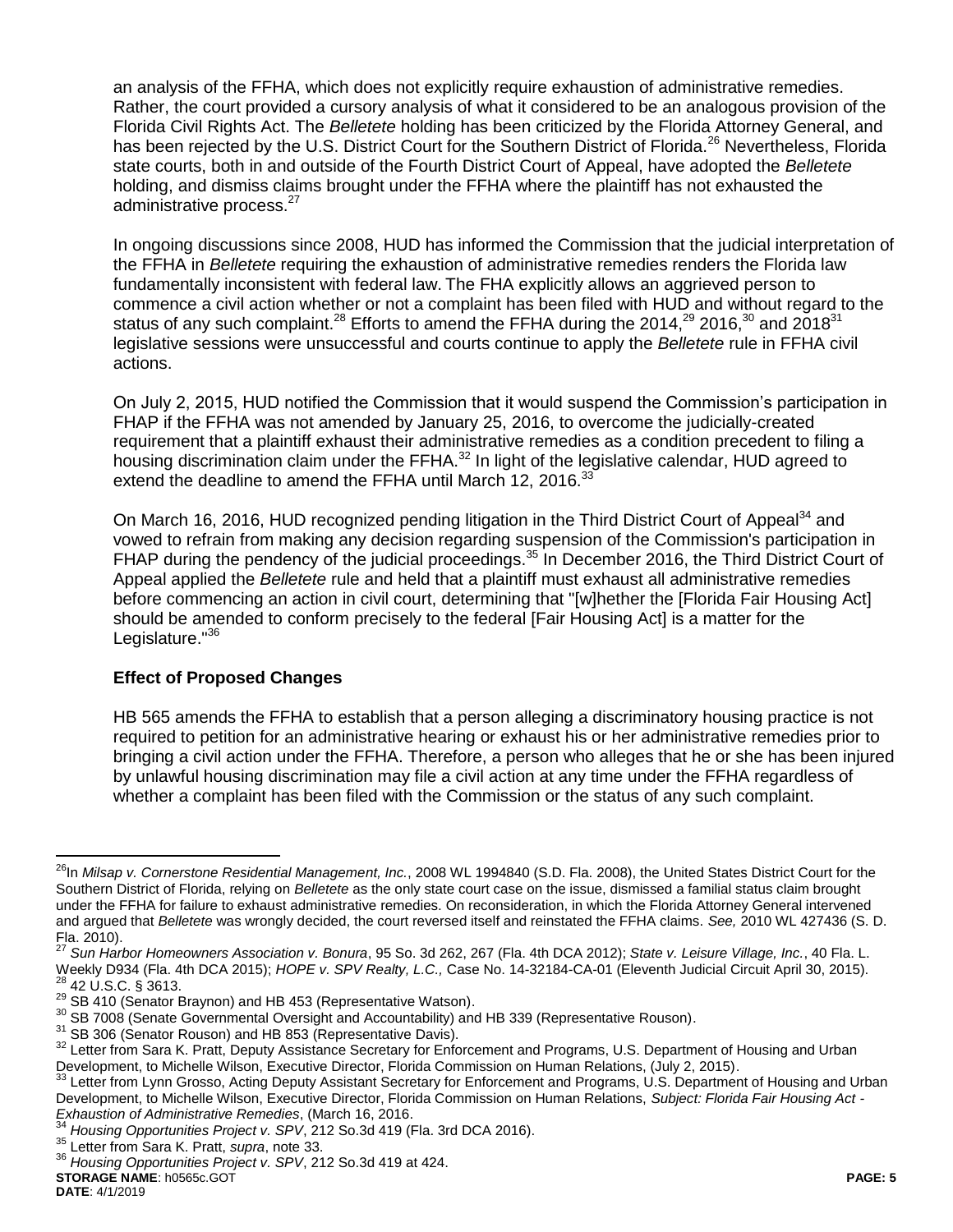The bill prohibits the filing of a civil action under the FFHA if the claimant and the respondent have entered into a conciliation agreement which has been approved by the Commission, other than to enforce the terms of the agreement or file a civil action once an administrative hearing has begun. These provisions are consistent with the federal Fair Housing Act.

The bill also makes conforming changes to s. 760.07, F.S.

The bill is effective upon becoming law.

# B. SECTION DIRECTORY:

**Section 1:** Amends s. 760.07, F.S., relating to remedies for unlawful discrimination.

**Section 2:** Amends s. 760.34, F.S., relating to enforcement.

**Section 3**: Amends s. 760.35, F.S., relating to civil actions and relief; administrative procedures. **Section 4:** Provides an effective date of upon becoming a law.

# **II. FISCAL ANALYSIS & ECONOMIC IMPACT STATEMENT**

- A. FISCAL IMPACT ON STATE GOVERNMENT:
	- 1. Revenues:

*See* Fiscal Comments.

2. Expenditures:

The Office of the State Courts Administrator indicates an indeterminate fiscal impact due to the unavailability of data to establish additional revenue expected from an increase in civil filings and increased expenditures due to additional workload. $37$ 

- B. FISCAL IMPACT ON LOCAL GOVERNMENTS:
	- 1. Revenues:

None.

2. Expenditures:

None.

C. DIRECT ECONOMIC IMPACT ON PRIVATE SECTOR:

None.

 $\overline{a}$ 

D. FISCAL COMMENTS:

There is no workload or fiscal impact to the Commission as a result of provisions in the bill. However, based on a six year average of HUD revenues received by the Commission, a potential loss in federal funding of approximately \$597,189 could occur should HUD discontinue referring cases to the Commission through the annual work share agreement.

**STORAGE NAME**: h0565c.GOT **PAGE: 6 DATE**: 4/1/2019 <sup>37</sup> Information from an Agency Analysis of an identical bill: Office of State Courts Administrator, *2016 Judicial Impact Statement SB 7008* (Nov. 2, 2015).